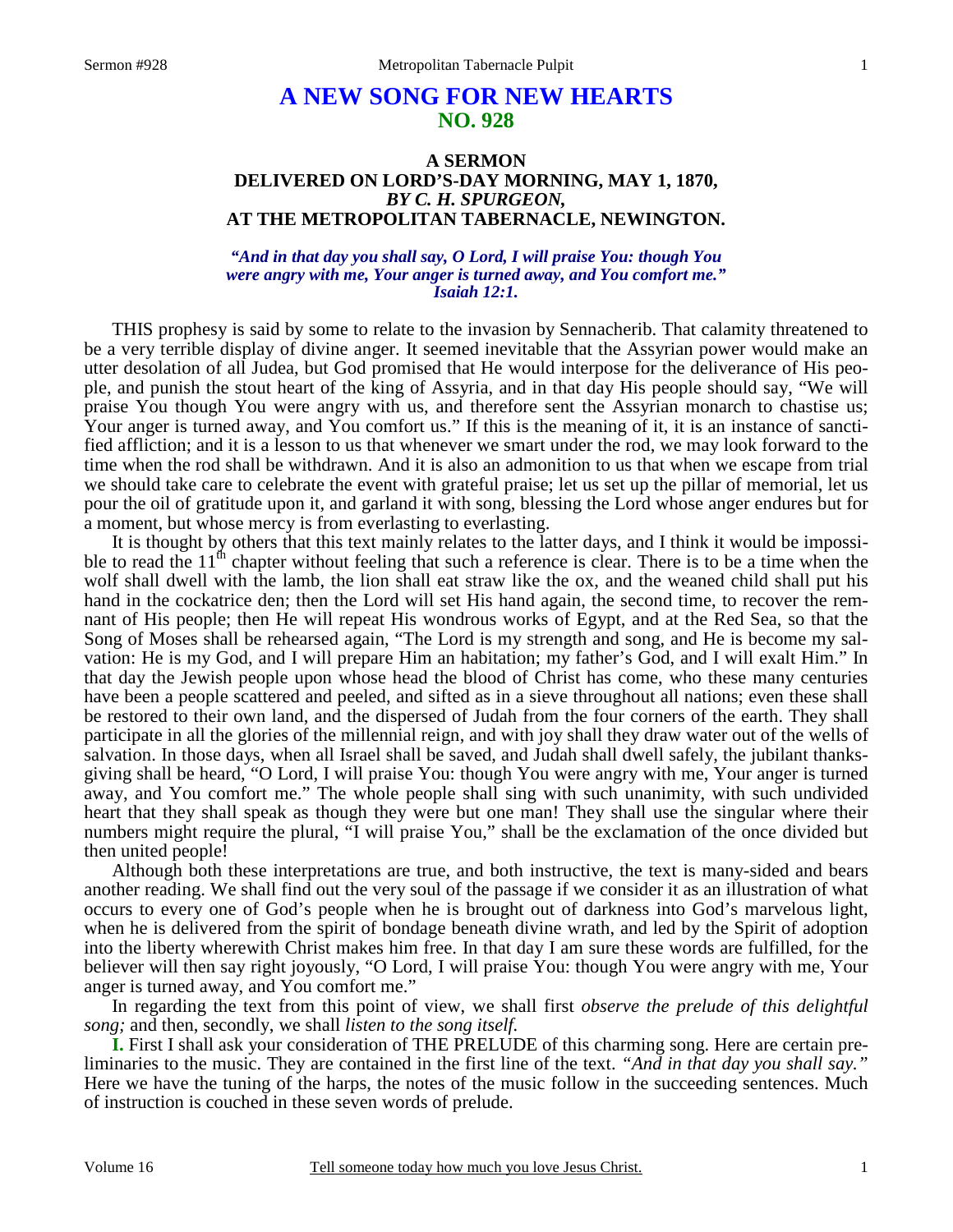Note then, first, there is a *time* for that joyous song which is here recorded. *"In that day."* The term, "that day," is sometimes used for a day of terror, and often for a period of blessing. The common term to both is this; they were both days of the manifestation of divine power. "That day," a day of terrible confusion to God's enemies; "that day"—a day of great comfort to God's friends; the day being in either case the time of the making bare of God's arm, and the manifestation of His strength. Now, the day in which a man rejoices in Christ is the day in which God's power is revealed on his behalf in his heart and conscience, and the Holy Spirit subdues him to the reign of Christ. It is not always that God works with such effectual power as this in the human heart, He has His set times. Oftentimes the word of human ministry proves ineffectual: the preacher exhorts, the hearer listens, but the exhortation is not obeyed; it sometimes happens that even desires may be excited, and yet nothing is accomplished, for these better feelings prove to be as those spring blossoms on the trees which do not knit, and fall fruitless to the ground. There is, however, an appointed time for the Calling of God's elect, a set time in which the Lord visits His chosen with a power of grace which they cannot effectually resist; He makes them willing in the day of His power. It is a day in which not only is the gospel heard, but our report is believed, because the arm of the Lord is revealed. To everything, according to Solomon, there is a season—a time to break down and a time to build up; a time of war, and a time of peace; a time to kill, and a time to heal; and even so, there is a time for conviction, and a time for consolation. With some who are in great distress of spirit, it may be God's time to wound and to kill; their self-confidence is yet too vigorous, their carnal righteousness is yet too lively. Their confidences must be wounded; their righteousness must be killed, for otherwise they will not yield to grace. God does not clothe us till He has stripped us; He does not heal till first He has wounded; how should He make alive those who are not dead? There is a work of grace in the heart of digging out the foundations before grace begins to build up our hopes—woe to that man who builds without having the foundation dug out, for his house will fall! Woe to that man who leaps into a sudden peace without ever having felt his need of pardon, without repentance, without brokenness of spirit—he shall see his hasty fruit wither before his eyes.

The time when God effectually blesses is sometimes called "a time of love." It is a time of deep distress to us, but it is a time of love with God—a time wisely determined in the decree and counsel of the Most High, so that healing mercy arrives at the best time to each one who is made interested in the covenant of grace. Someone may inquire, "When do you think will be the time when God will enable me to say, 'Your anger is turned away'?" My dear brothers and sisters, you can easily discern it! I believe God's time to give us comfort is usually when we are brought so low as to confess the justice of the wrath which He is pouring upon us! Humbleness of heart is one sure indication of coming peace. A German nobleman some years ago went over the galleys at Toulon; there he saw many men condemned by the French government to perpetual toil at the galley oar on account of their crimes. Being a prince in much repute, he obtained the favor that he should give liberty to one of the captives. He went about among them, and talked to them, but found in every case that they thought themselves wrongly treated, oppressed, and unrighteously punished. At last he met with one who confessed, "In my case my sentence is a most just, and even a merciful one; if I had not been imprisoned in this way, I should most likely have long ago been executed for some still greater crime. I have been a very great offender, and the law is doing nothing more than it ought to do in keeping me in confinement for the rest of my life." The German nobleman returned to the manager of the galleys and said, "This is the only man in all this gang that I would wish to set free, and I elect him for liberty." It is so with our great Liberator, the Lord Jesus Christ, when He meets with a soul that confesses its demerit, acknowledges the Justice of divine wrath, and has not a word to say for itself; then He says, "Your sins which are many are forgiven you." The time when His anger is turned away is the time when you confess the justice of His anger, and bow down, and humbly entreat Him for mercy; above all, the hour of grace has struck when you look ALONE to Christ. While you are looking to any good thing in yourself, and hoping to grow better, or to do better, you are making no advances towards comfort; but when you give up in despair every hope that can be grounded in yourself, and look away to those dear wounds of His—to that suffering humanity of the Son of God who stooped from heaven for you, then has the day dawned wherein you shall say, "O Lord, I will praise You." I pray earnestly that this set time to favor you may be now come—the time when the rain is over, and the voice of the turtle is heard in your land.

Looking again at the preliminaries of this song, you notice that a word indicates the singer. "In that day *you* shall say." "You." It is a singular pronoun, and points out one individual. One by one we receive eternal life and God's peace. "You," the individual; "you," singled out to feel in your conscience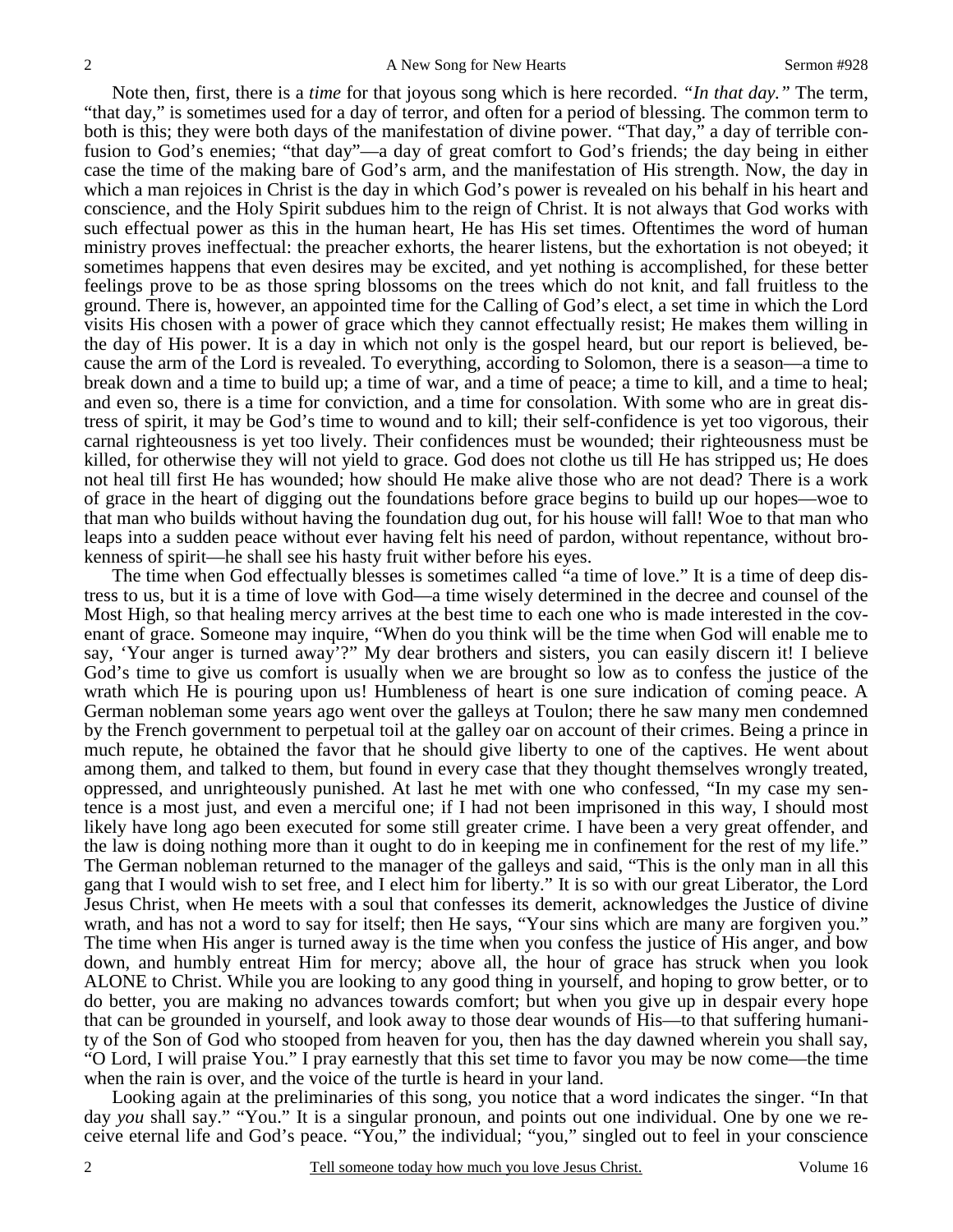God's wrath, you are equally elected to enjoy Jehovah's love. Ah, brothers and sisters, it is never a day of grace to us till we are taken aside from the multitude, and set by ourselves; our individuality must come out in conversion, even if it never appears at any other time. You fancy, so many of you that it is all right with you because you live in a Christian nation; I tell you it is woe unto you! Having outward privileges they involve you in responsibilities, but bring you no saving grace. Perhaps you fancy that your family religion may somewhat help you, and the erroneous practices of certain Christian churches may foster this delusion, but it is not so! There is no birthright godliness—"You must be born-again." The first birth will not help you for, "That which is born of the flesh is flesh; and that which is born of the Spirit is spirit." Still, I know you fancy that if you mingle in godly congregations, and sing as they sing, and pray as they pray, it shall go well with you—but it is not so; the wicket gate of eternal life admits but one at a time! Is it not written, "You shall be gathered one by one, O you children of Israel"? Don't you know that when the fountain is opened in the house of David for sin, and for uncleanness, it is declared by the prophet Zechariah, "The land shall mourn, every family apart; the family of the house of David apart, and their wives apart; the family of the house of Nathan apart, and their wives apart; the family of the house of Levi apart, and their wives apart; the family of Shimei apart, and their wives apart. All the families that remain, every family apart, and their wives apart"! You must *each one* be brought to feel the divine anger in your souls, and to have it removed from you, that you may rejoice in God as your salvation. Has it been so with you, then, dear Hearer; are *you* that favored singer; are you one of that chosen throng who can say, "Your anger is turned away, and You comfort me"? Away with generals! Be not satisfied except with *particulars!* It little matters to you that Christ should die for ten thousand men, if you have no part in His death! It is little blessing to you that there should be joy from myriads of hearts because they are pardoned, if you should die unpardoned! Seek a *personal interest* in Christ, and do not be satisfied unless in your own heart you have it satisfactorily revealed that your sin in particular is by an *act of grace put away!* I like to remember that this word, "you," is spoken to those who have been by sorrow brought into the last degree of despair. "In that day *you* shall say, though You were angry with *me*, Your anger is turned away." *You* poor down-trodden heart, where are *you?* You woman of a sorrowful spirit, rejoice, for in that day of mercy *you* shall sing. You broken-hearted sinner, ready to destroy yourself because of the anguish of conscience, in the day of God's abounding mercy you shall rejoice, even you, and your note shall be all the sweeter because you have had the most sin to be forgiven, and felt most the anger of God burning in your soul! Dwell on that, mourners, and God grant it may be realized personally by yourselves!

The next thing to be noted in the preliminaries is the Teacher. "In that day you *shall* say." Who says this? It is God alone who can so positively declare, "You shall say." Who but the Lord can thus command man's heart and speech? It is the Lord alone. He who has made us is master of our spirits. By His omnipotence He rules in the world of mind as well as matter, and all things happen as He ordains! He says, "In that day," that is, in God's own time, "you shall say"; and He who thus declares will make good the word. Here is God's will revealed —and what the Lord wills shall be accomplished! What He declares shall be spoken, shall assuredly be spoken. Here is consolation to those feeble folk who fear the word will not be fulfilled. "You shall say," is a divine word, and cannot fail! The Lord, alone, can give a man the right to say, "Your anger is turned away." If any man presumes to say, "God has turned His anger away from me," without a warrant from the Most High, that man lies to his own confusion; but when it is written, "You shall say," it is as though God had said, "I will make it true, so that you shall be fully justified in the declaration." Yet more comfort is here, for even when the right to such a blessing is bestowed, we are often unable to enjoy it because of weakness. Unbelief is frequently so great that many things which are true we cannot receive. Under a sense of sin we are so desponding that we think God's mercy too great for us, and therefore we are not able to appropriate the blessing presented to us, though it is inexpressibly delightful. Blessed be God, the Holy Spirit knows how to chase away our unbelief, and give us power to embrace the blessing! He can make us accept the covenant favor, and rejoice in it so as to avow the joy. There are some of you whom I have tried to induce to believe comfortable truths about yourselves, but you have fairly defeated me. I have put the gospel plainly to you, for I have felt sure that its promises were meant for you, and I have said within my heart, "Surely they will be comforted this morning; certainly their broken hearts will be bound up by that gracious word." But oh, I cannot make you say, "Lord, I will praise You." I am unable to lead you to faith and peace; here, however, is my joy—my Master can do what His servant cannot! He can make the tongue of the dumb sing! He delights to look after desperate cases; man's extremity becomes His opportunity! Where the most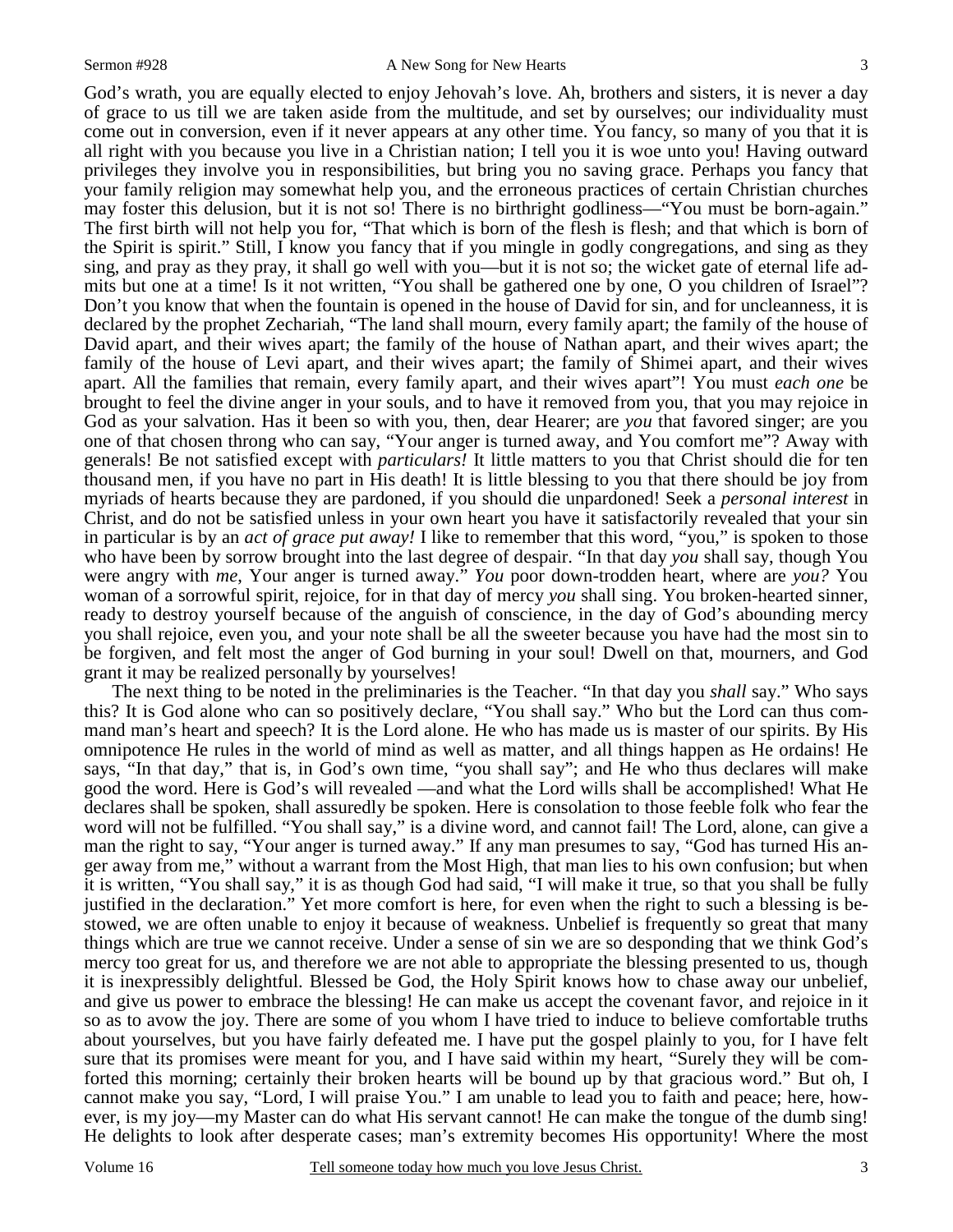affectionate words of ours fail, the consolations of His blessed Spirit are divinely efficacious; He cannot merely bring the oil and the wine, but He knows how to pour them into the wounds, and heal the anguish of the contrite spirit. I pray the Master that He who alone can teach us to sing this song may graciously instruct those of you who have been seeking rest these many months, but finding none. "I am the Lord which teaches you to profit." He can put a song into your mouth, for nothing is beyond the range of divine grace!

Once more, "In that day you shall say." Here is another preliminary of the song, namely, the *tone* of it. "You shall *say,* O Lord, I will praise You." The song is to be an open one, avowed, vocally uttered, heard of men, and published abroad. It is not to be a silent feeling, a kind of soft music whose sweetness is spent within the spirit, but in that day you shall say, you shall speak it outright, you shall testify and bear witness to what the Lord has done for you! When a man gets his sins forgiven, he cannot help revealing the secret. "When the Lord turned again the captivity of Zion, we were like them who dream. Then was our mouth filled with laughter, and our tongue with singing." Even if the forgiven one could not speak with his tongue, he could say it with his eyes; his countenance, his manner, his very gait would betray him! The gracious secret would ooze out in some fashion. Spiritual men, at any rate, would find it out, and with thankfulness mark the joyful evidences. I know that before I found the Savior, had you known me, you would have observed my solitary habits; and if you had tracked me to my chamber, and to my Bible, and my knees, you would have heard groans and sighs which betokened a sorrowful spirit. The ordinary amusements of youth had in those days few attractions for me, and conversation, however cheerful, yielded me no comfort. But that very morning that I heard the gospel message, "Look unto Me, and be you saved, all you ends of the earth," I am certain that no person who knew me could have helped remarking the difference even in my face! A change came over my spirits, which as I remember was even indicated in the way in which I walked, for the heavy step of melancholy was exchanged for a more cheerful pace! The spiritual condition affects the bodily state, and it was evidently so with me; my delight at being forgiven was no ordinary sensation, I could have fairly leaped for joy!—

> *"All through the night I wept full sore, But morning brought relief. That hand which broke my bones before, Then broke my bonds of grief! My mourning He to dancing turns, For sackcloth, joy He gives, A moment, Lord, Your anger burns, But long Your favor lives!"*

If I had not avowed my deliverance the very stones would have cried out! It was not in my heart to keep it back, but I am sure I could not have done so if I had desired! God's grace does not come into the heart as a beggar into a barn, and lie hidden away as if it stole a night's lodging; no, its arrival is known all over the house, and every chamber of the soul testifies its presence! Grace is like a bunch of lavender it discovers itself by its sweet smell; like the nightingale it is heard where it is not seen; like a spark which falls into the midst of straw, it burns, and blazes, and consumes, and so reveals itself by its own energetic operations!

O soul, burdened with sin, if Christ does but come to you, and pardon you, I will be bound for it that before long all your bones shall say, "Lord, who is like unto You?" You will be of the same mind as David, "Deliver me from blood-guiltiness, O God, You God of my salvation: and my tongue shall sing aloud of Your righteousness." You will gladly say with him, "Your vows are upon me, O God: I will render praise unto You, for You have delivered my soul from death." Not only will you soberly tell what great things divine grace has worked for you, but it will be no very unlikely thing that your exuberant joy may lead you beyond the bounds of solemn decorum. The precise and slow going will condemn you, but you need not mind, for you can offer the same excuse for it as David made to Michal when he danced before the ark. Far be it from me to condemn you, should you cry, "Hallelujah," or clap your hands! It is our cold custom to condemn every demonstration of feeling, but I am sure Scripture does not warrant us in our condemnation, for we find such passages as these, "O clap your hands, all you people! Shout unto God with the voice of triumph." "Praise Him upon the loud cymbals: praise Him upon the high sounding cymbals." What if the overflowing of holy joy should seem to be disorderly, what matters it if God accepts it? He who has long been in prison, when he gets his freedom may well take a frisk or two, and an extra leap for joy, and who shall begrudge him? He who has long been hungry and fam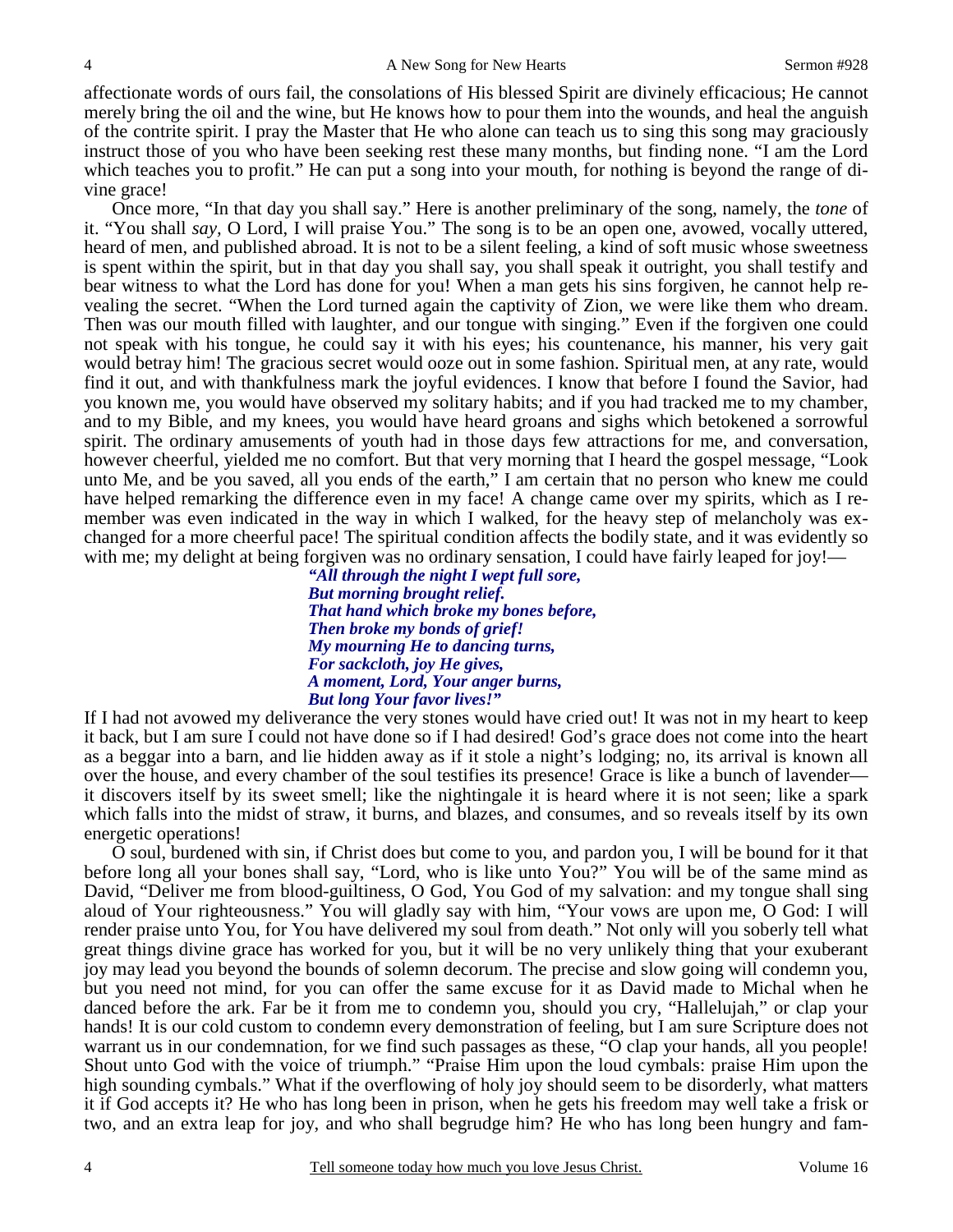ished, when he sees the table spread, may be excused if he falls to with more of eagerness than politeness. Oh, yes, they shall say it! They shall say it, "I will praise You, O Lord!" In the very disorderliness of their demonstration they shall the more emphatically say, "I will praise You: though You were angry with me, Your anger is turned away."

Thus much on the prelude of the song. Now let us hear the song itself.

**II.** In THE SONG ITSELF I would call to your notice the fact that *all of it is concerning the Lord*. It is all addressed to Him. "O Lord, I will praise *You:* though *You* were angry, *Your* anger is turned away."

When a soul escapes from the bondage of sin, and becomes consciously pardoned, it resembles the apostles on the Mount Tabor, of whom we spoke the other Sunday morning—it sees no man but Jesus only—(See #924, Volume 16—JESUS ONLY—by the grace of God, for all 63 volumes of C. H. Spurgeon sermons in Modern English, and more than 574 Spanish translations, visit: www.spurgeongems.org). While you are seeking grace you think much of the minister, the service, the outward form, but the moment you find peace in God through the precious blood of Christ, you will think of your pardoning God only. Oh, how small everything becomes in the presence of that dear cross where God the Savior loved and died! When we think of all our iniquity being cast into the depth of the sea, we can no more boast of *anything* that was once our glory; the instrumentality by which His peace came to us will be always dear to us; we shall esteem the preacher of the gospel who brings salvation to us to be our spiritual father, but still we shall never think of praising *him!*  We shall give all the glory to our God! As for ourselves, self will sink like lead amidst the waters when we find Christ; God will be all in all when iniquity is pardoned. I have often thought that if some of my brothers, who preach a gospel in which there is little of the grace of God, had felt a little more conviction of sin in being converted, they would be sure to preach a clearer and more gracious gospel. Many nowadays appear to leap into peace without any convictions of sin; they do not seem to have known what the guilt of sin means; they scramble into peace before the burden of sin has been felt. It is not for me to judge, but I must confess I have my fears of those who have never felt the terrors of the Lord, and I look upon conviction of sin as a good groundwork for a well-instructed Christian. I observe as a rule that when a man has been put in the prison of the law; when he has been made to wear the heavy chains of conviction, and at last obtains his liberty through the precious blood of Christ, he is pretty sure to cry up the grace of God, and magnify divine mercy! He feels that in his case salvation must be of grace from first to last, and he naturally favors that system of theology which magnifies most the grace of God. Those who have not felt this—whose conversion has been of the more easy kind, produced rather by excitement than by depth of thought, seem to me to choose a flimsy divinity in which man is more prominent, and God is less regarded. I am sure of this one thing, that I personally desire to ascribe Conversion in my own case entirely to the grace of God, and to give God the glory of it; and I dread that conversion which could in any degree deprive God of being in His everlasting decrees the cause of it, by His effectual Spirit the direct agent of it, by His continued working through the Holy Spirit the perfecter of it. Give God the praise, my brothers and sisters! You must do so if you have thoroughly experienced what God's anger means, and what the turning away of it means.

The next thing in this song is that *it includes repentant memories.* "O Lord, I will praise You: though You were angry with me." There was a time when God was to our consciousness angry with us. When was that? And how did we know that God was angry with us? Outsiders think when we talk about Conversion that we are merely talking of sentimental theories; but let me assure you that it is as much matter of *fact* to us with regard to our spiritual nature, as your feelings of sickness and of recovery are real and actual to you. Time was when some of us read the word of God, as we read it, believing it to be an inspired book, we perceived that it contained a law, holy and just, the breach of which was threatened with eternal death. As we read it we discovered that we had broken that law, not in some points, but in *all;* and we were obliged, as we read it, to feel that all the sentences of that book against sinners were virtually sentences against us. We may perhaps have read these chapters before, but we had given them no serious thought until on this occasion we were led to see that we stood condemned by the law of God as contained in Holy Scripture. Then we felt that God was angry with us! It was not a mere idea of ours we had this book in evidence of it. If this book were indeed true, we felt we were condemned; we dared not think the old book to be a cunningly devised fable; we knew it was not, and therefore from its testimony we concluded that God was angry with us. At the same time we learned this terrible truth from the book, our conscience suddenly awoke and confirmed the fact, for it said—"What the book declares is correct; the jst God must be angry with such a sinful being as you are." Conscience brought to our recollection many things which we would gladly have forgotten; it revealed to us much of the evil of our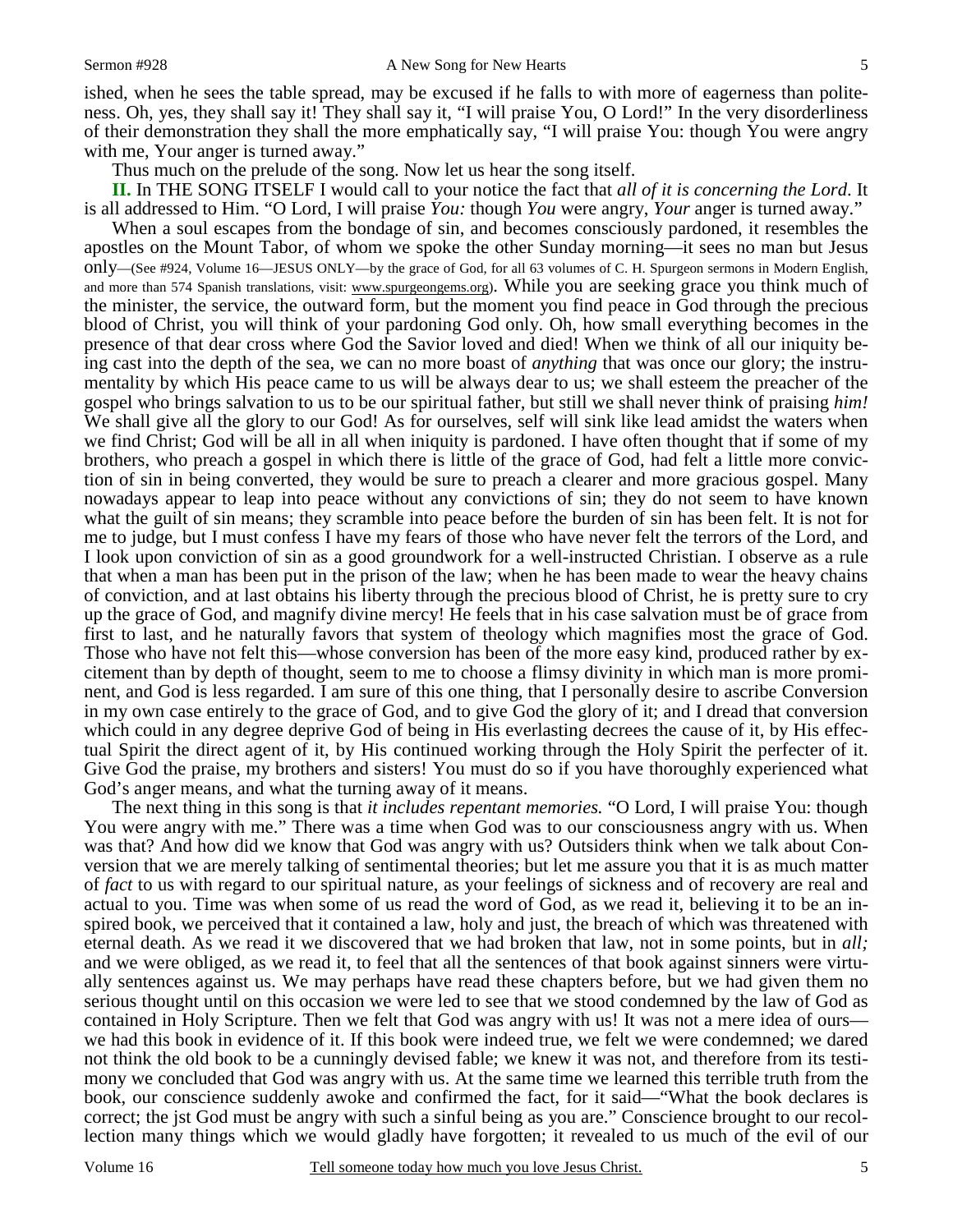hearts which we had no wish to know, and thus as we looked at Scripture by the light of conscience, we concluded in ourselves that we were in a very dreadful plight, and that God was angry with us. Then there entered into us at the same time, over and above all the rest, a certain work of the Holy Spirit called conviction of sin, "When He, the Spirit of truth is come," He shall convict the world of sin. He has come, and He has convicted us of sin in a way in which the Scripture would not have done apart from Him. But His light shone in upon us, and we felt as we never felt before. Then sin appeared exceedingly sinful, as it was committed against Infinite love and Goodness; then it appeared to us as though hell must soon swallow us up, and the wrath of God must devour us. Oh, the trembling and the fear, the dismay and the alarm which then possessed our spirits! And yet, my brothers and sisters, at this very time, the remembrance of it is cause for thankfulness!

In the Hebrew, the wording of our text is slightly different from what we get in the English. Our English translators have very wisely put in the word "though," a little earlier than it occurs in the Hebrew. The Hebrew would run something like this, "O Lord, I will praise You: You were angry with me." Now we do this day praise God that He made us feel His anger. "What?" you ask. "What? Is a sense of anger a cause for *praise?"* No, my brothers and sisters, not if it stood alone, but because it has driven us to Christ! If God's wrath had been laid up for us hereafter, it would be a cause of horror, deep and dread, but that it was let loose in measure upon us here, and that we were thus condemned in conscience that we might not be condemned at last is reason for much thankfulness! We would never have felt His love if we had not felt His anger. We laid hold on His mercy because of necessity. No soul will accept Christ Jesus until it must. It is not driven to faith until it is driven to self-despair. God's angry face makes Christ's loving face dear to us; we would never look at the Christ of God, unless first of all the God of Christ had looked at us through the tempest, and made us afraid! "I will praise You, that You did let me feel Your anger, in order that I might be driven to discover how that anger could be turned away." So you see the song in its deep bass note includes plaintive recollections of sin pressing heavily on the spirit.

The song of our text contains in itself *blessed certainties.* "I will praise You: though You were angry with me, Your anger is turned away." Can a man know that? Can a man be quite sure that he is forgiven? Yes, that he can! He can be as sure of pardon as he is of his existence, as infallibly certain as he is of a mathematical proposition. "No," says one, "but how is it?" My brother, albeit that this is a matter for spiritual men, yet at the same time it is a matter of certainty as clearly as anything can be ascertained by human judgment. The confidence of a man's being pardoned, and God's anger being turned away from him is not based upon his merely *feeling* that it is so; nor is it his merely *believing* that it is so. You are not pardoned because you work yourself up into a comfortable frame of mind, and *think* you are pardoned; that may be a delusion. You are not necessarily delivered from God's anger because you believe you are; you may believe a lie, and may believe what you like, but that does not make it true. There must be a fact going before, and if that fact is not there, you may believe what you choose, but it is pure imagination, nothing more. On what ground does a man know that God's anger is turned away? I answer thus, on the ground of this book. "It is written," is our basis of assurance! I turn to this book, and I discover that Jesus Christ, the Son of God, came into this world, and became the substitute for a certain body of men, that He took their sins, and was punished in their place in order that God, without the violation of His justice, might forgive as many as are washed in Christ's blood. My question then is, for whom did Christ die? The moment I turn to the Scriptures, I find very conspicuously on its pages this declaration that "Jesus Christ came into the world to save sinners." I am a sinner that I am clear of. That gives me some hope. But I next find that, "He who believes on Him is not condemned." Looking to myself I find that I do really believe, that is, I trust Jesus; very well, then I am sure I am not condemned, for God has declared I am not! I read again, "He who believes and is baptized shall be saved." I know that I have believed, that is to say, trusted—I trust my salvation with Christ, and I have also, in obedience to His command been baptized—then I am saved, and shall be saved, for it says so! Now this is a matter of testimony which I receive. He that believes in Christ receives the testimony of God, and that is the only testimony he needs. I know it has been thought that you get some special revelation in your own soul some flash, as it were, of light—some extraordinary intimation. But nothing of the kind is absolutely needed. I know that the Spirit bears witness with our spirits that we are born of God, but the first essential matter is God's witness in the word. "He who believes not God, has made Him a liar, because he believes not the record that God gave of His Son." God's witness concerning His Son is this—that if you trust His Son, you are saved. His Son suffered for you, His Son bore the punishment that was due for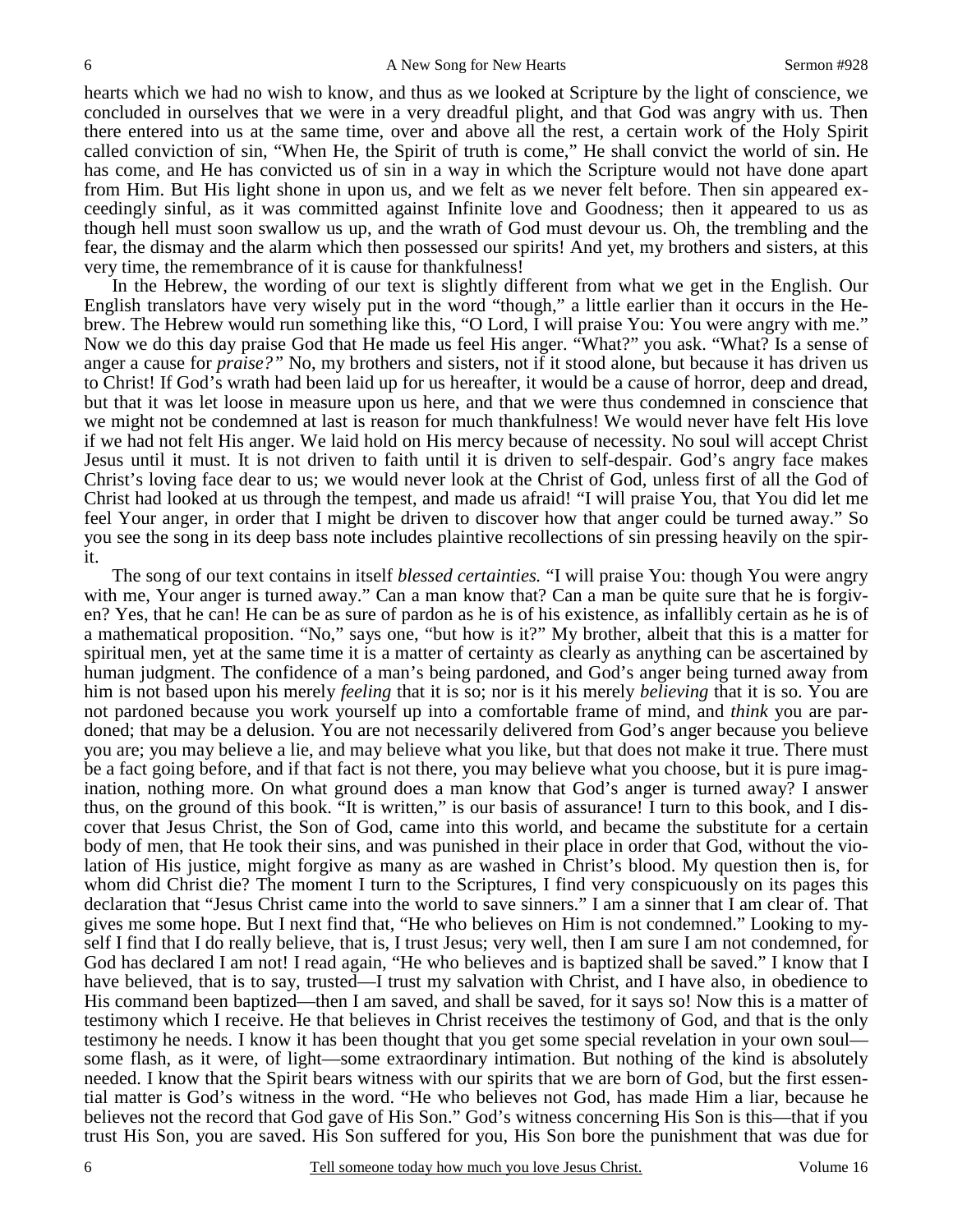your sins—God declares it, that you are forgiven for Christ's sake. He cannot punish twice for one offense—first His Son, and then you. He cannot demand retribution from His law to vindicate His justice—first from your substitute, and then from you. Was Christ your substitute? That is the question! He was if you trust Him—your trusting Him is the evidence that He was a substitute for you. Now see then, the moment I, being under His anger, have come to trust my soul forever in the hands of Christ, God's anger is turned away from me because it was turned upon Christ, and I stand, guilty sinner as I am in myself, absolved before God, and feel that none can lay anything to my charge, for my sins were laid on Christ, and punished upon Christ, and I am clear. And now what shall I say unto the Lord, but, "I will praise You: for though You were angry with me, Your anger is turned away, and You comfort me." It is a matter of certainty; it is not a matter of "ifs," and "ands," and "buts," but of fact. This morning you are either forgiven or you are not; you are either clean in God's sight, or else the wrath of God abides on you. And I beseech you, do not rest till you know which it is! If you find out that you are unforgiven, seek the Savior! "Believe in the Lord Jesus Christ, and you shall be saved." But if you believe in Him, you are no longer guilty, you are forgiven. Do not sit down and fret as if you were guilty, but enjoy the liberty of the children of God, and being justified by faith, have peace with God through Jesus Christ your Lord.

Time fails me, but I must add that our song includes *holy resolutions.* "I will praise You." I will do it with my heart in secret; I will get alone and make my expressive silence sing Your praise. I will sit and pour out liquid songs in tears of gratitude, welling up from my heart. I will praise You in the church of God, for I will search out other believers, and I will tell them what You have done for me. I will cast in my lot with Your people—if they are despised, I will bear the shame with them, and count it honor. I will unite myself to them, and help them in their service, and if I can magnify Christ by my testimony among them, I will do it. I will praise You in my life. I will make my business praising You. I will make my parlor and my drawing room, I will make my kitchen and my fields praise You. I will not be content unless all I am, and all I have shall praise You. I will make a harp of the whole universe. I will make earth and heaven, space and time to be but strings upon which my joyful fingers shall play lofty tunes of thankfulness! I will praise You, O my God! My heart is fixed, I will sing and give praise, and when I shall die, or rather pass from this life to another, I who have been forgiven so much sin through such a Savior, will, by Your grace, continue to praise You—

*"Oh, how I long to join the choir Who worship at His feet! Lord, grant me soon my heart's desire! Soon, soon Your work complete!"* 

Note once more that this is a song which is peculiar in its character, and appropriate only to the people of God. I may say of it, "no man could learn this song but the redeemed." He only who has felt his vileness, and has had it washed away in the "fountain filled with blood," can know its sweetness. It is not a Pharisee's song; it has no likeness to, "God I thank You that I am not as other men." It confesses, "You were angry with me," and there admits that the singer was even as others; but it glories that through Infinite mercy the divine anger is turned away, and herein it leans on the appointed Savior. It is not a Sadducean song, no doubt mingles with the strain; it is not the philosopher's query, "There may be a God, or there may not be"; it is the voice of a believing worshipper! It is not, "I may be guilty, or I may not be"; it is all positive, every note of it! "You were angry with me." I know it, I feel it, yet, "Your anger is turned away." Of this, too, I am sure, I believe it upon the witness of God! I cannot doubt His word! It is a song of strong faith, and yet of humility; its spirit is precious incense made up of many costly ingredients; we have here not one virtue alone, but many rare excellences. Humility confesses, "You were angry with me." Gratitude sings, "Your anger is turned away." Patience cries, "You comfort me," and holy joy springs up, and says, "I will praise You." Faith, hope, and love all have their notes here; from the bass of humility up to the highest alto of glorious communion, all the different parts are represented! It is a full song—the swell of the full rich sound of the heart!

I have done when I have said just these words by way of practical result from the subject. One is a word of *consolation*—consolation to you who are under God's anger this morning. My heart goes out after you. I know what your sorrow is; I knew it by the space of five years at a time when I mourned the guilt and curse of sin! Ah, poor soul, you are in a sad plight indeed, but be of good cheer! You have in your bosom, if you will believe me, a key which will open every lock in doubting castle wherein you are now confined. If you have but heart to take it out of your bosom, and out of the word of God—and use